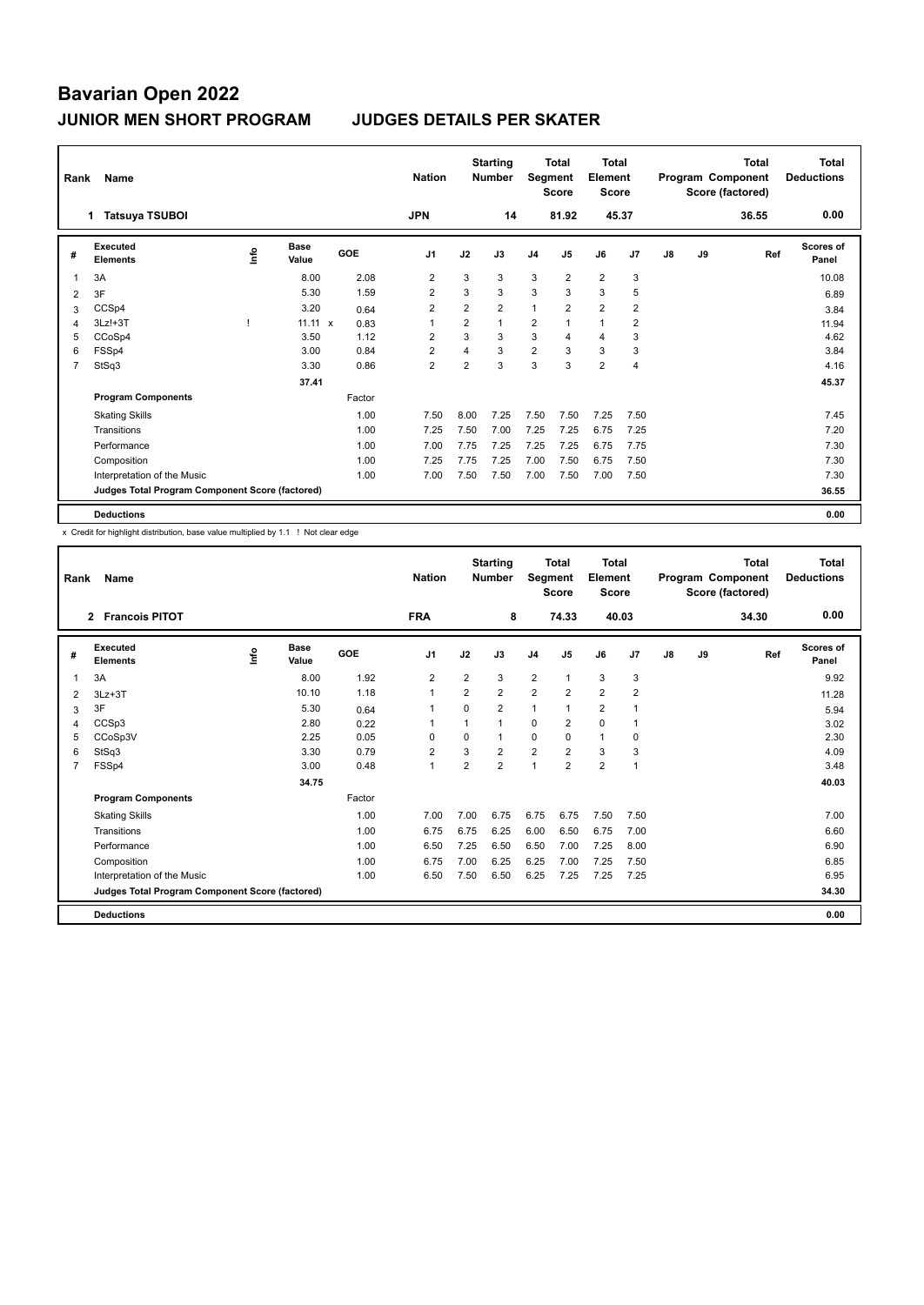| Rank           | Name                                            |             |                      |         | <b>Nation</b>  |                | <b>Starting</b><br><b>Number</b> | Segment        | <b>Total</b><br><b>Score</b> | <b>Total</b><br>Element<br>Score |                |               |    | <b>Total</b><br>Program Component<br>Score (factored) | <b>Total</b><br><b>Deductions</b> |
|----------------|-------------------------------------------------|-------------|----------------------|---------|----------------|----------------|----------------------------------|----------------|------------------------------|----------------------------------|----------------|---------------|----|-------------------------------------------------------|-----------------------------------|
|                | <b>Matteo NALBONE</b><br>3                      |             |                      |         | <b>ITA</b>     |                | 10                               |                | 67.58                        |                                  | 37.03          |               |    | 30.55                                                 | 0.00                              |
| #              | Executed<br><b>Elements</b>                     | <u>lnfo</u> | <b>Base</b><br>Value | GOE     | J <sub>1</sub> | J2             | J3                               | J4             | J <sub>5</sub>               | J6                               | J <sub>7</sub> | $\mathsf{J}8$ | J9 | Ref                                                   | Scores of<br>Panel                |
| 1              | 3A                                              |             | 8.00                 | 0.80    | $\overline{1}$ |                | $\mathbf{1}$                     | $\mathbf{1}$   | $\mathbf{1}$                 | $\mathbf{1}$                     | $\overline{2}$ |               |    |                                                       | 8.80                              |
| 2              | $3Lz + 3T$                                      |             | 10.10                | 0.47    | 0              |                | $\mathbf{1}$                     | $\overline{2}$ | $\Omega$                     | $\Omega$                         | $\overline{2}$ |               |    |                                                       | 10.57                             |
| 3              | FSSp4                                           |             | 3.00                 | 0.18    | 1              | $\Omega$       | 1                                | 0              | 2                            | $\mathbf{1}$                     | 0              |               |    |                                                       | 3.18                              |
| 4              | 3F                                              |             | $5.83 \times$        | $-0.85$ | $-2$           | $-1$           | $-1$                             | $-2$           | $-1$                         | $-2$                             | $-2$           |               |    |                                                       | 4.98                              |
| 5              | CCS <sub>p2</sub>                               |             | 2.30                 | $-0.55$ | $-1$           | $-2$           | $-3$                             | $-3$           | $-3$                         | $-1$                             | $-3$           |               |    |                                                       | 1.75                              |
| 6              | StSq3                                           |             | 3.30                 | 0.46    | 1              | 1              | $\mathbf{1}$                     | $\mathbf{1}$   | $\overline{2}$               | $\overline{2}$                   | $\overline{2}$ |               |    |                                                       | 3.76                              |
| $\overline{7}$ | CCoSp4                                          |             | 3.50                 | 0.49    | $\overline{2}$ | $\overline{2}$ | $-1$                             | $\overline{1}$ | $\overline{2}$               | $\mathbf{1}$                     | $\overline{1}$ |               |    |                                                       | 3.99                              |
|                |                                                 |             | 36.03                |         |                |                |                                  |                |                              |                                  |                |               |    |                                                       | 37.03                             |
|                | <b>Program Components</b>                       |             |                      | Factor  |                |                |                                  |                |                              |                                  |                |               |    |                                                       |                                   |
|                | <b>Skating Skills</b>                           |             |                      | 1.00    | 6.75           | 6.00           | 6.00                             | 6.00           | 6.50                         | 6.50                             | 6.75           |               |    |                                                       | 6.35                              |
|                | Transitions                                     |             |                      | 1.00    | 6.50           | 6.00           | 5.75                             | 5.75           | 6.00                         | 6.00                             | 6.25           |               |    |                                                       | 6.00                              |
|                | Performance                                     |             |                      | 1.00    | 6.50           | 6.00           | 5.50                             | 5.75           | 6.25                         | 6.00                             | 6.25           |               |    |                                                       | 6.05                              |
|                | Composition                                     |             |                      | 1.00    | 6.50           | 5.75           | 5.75                             | 5.50           | 6.50                         | 6.25                             | 6.00           |               |    |                                                       | 6.05                              |
|                | Interpretation of the Music                     |             |                      | 1.00    | 6.75           | 5.75           | 6.00                             | 5.50           | 6.25                         | 6.25                             | 6.25           |               |    |                                                       | 6.10                              |
|                | Judges Total Program Component Score (factored) |             |                      |         |                |                |                                  |                |                              |                                  |                |               |    |                                                       | 30.55                             |
|                | <b>Deductions</b>                               |             |                      |         |                |                |                                  |                |                              |                                  |                |               |    |                                                       | 0.00                              |

x Credit for highlight distribution, base value multiplied by 1.1

| Rank           | Name                                            |      |                      |         | <b>Nation</b>  |                | <b>Starting</b><br><b>Number</b> | Segment        | Total<br><b>Score</b> | Total<br>Element<br><b>Score</b> |                |    |    | Total<br>Program Component<br>Score (factored) | <b>Total</b><br><b>Deductions</b> |
|----------------|-------------------------------------------------|------|----------------------|---------|----------------|----------------|----------------------------------|----------------|-----------------------|----------------------------------|----------------|----|----|------------------------------------------------|-----------------------------------|
|                | <b>Corentin SPINAR</b><br>4                     |      |                      |         | <b>FRA</b>     |                | 6                                |                | 60.50                 |                                  | 30.65          |    |    | 29.85                                          | 0.00                              |
| #              | Executed<br><b>Elements</b>                     | ١nf٥ | <b>Base</b><br>Value | GOE     | J <sub>1</sub> | J2             | J3                               | J <sub>4</sub> | J <sub>5</sub>        | J6                               | J7             | J8 | J9 | Ref                                            | Scores of<br>Panel                |
|                | $3Lz + 2T$                                      |      | 7.20                 | 0.47    | $\mathbf{1}$   | $\mathbf{1}$   | 1                                | $\mathbf{1}$   | $\overline{2}$        | $\mathbf 0$                      | $\mathbf 0$    |    |    |                                                | 7.67                              |
| 2              | 3F!                                             |      | 5.30                 | $-0.42$ | $-1$           | $-1$           | $-1$                             | 0              | 0                     | $-1$                             | $-1$           |    |    |                                                | 4.88                              |
| 3              | CCSp4                                           |      | 3.20                 | 0.64    | 2              | $\overline{2}$ | $\overline{2}$                   | $\overline{2}$ | $\overline{2}$        | 3                                | 2              |    |    |                                                | 3.84                              |
| 4              | 2A                                              |      | 3.30                 | 0.59    | $\mathbf{1}$   | $\overline{2}$ | 1                                | $\overline{2}$ | $\overline{2}$        | $\overline{2}$                   | $\overline{2}$ |    |    |                                                | 3.89                              |
| 5              | FSSp4                                           |      | 3.00                 | 0.42    | 2              | $\overline{2}$ | 1                                | $\mathbf{1}$   | 1                     | $\mathbf{1}$                     | $\overline{2}$ |    |    |                                                | 3.42                              |
| 6              | StSq3                                           |      | 3.30                 | 0.53    | $\overline{2}$ | 1              | $\overline{2}$                   | $\overline{2}$ | $\Omega$              | $\mathbf{1}$                     | $\overline{2}$ |    |    |                                                | 3.83                              |
| $\overline{7}$ | CCoSp3                                          |      | 3.00                 | 0.12    | $\overline{2}$ | $\overline{1}$ | $-1$                             | $\mathbf 0$    | $\overline{2}$        | $-1$                             | $\mathbf 0$    |    |    |                                                | 3.12                              |
|                |                                                 |      | 28.30                |         |                |                |                                  |                |                       |                                  |                |    |    |                                                | 30.65                             |
|                | <b>Program Components</b>                       |      |                      | Factor  |                |                |                                  |                |                       |                                  |                |    |    |                                                |                                   |
|                | <b>Skating Skills</b>                           |      |                      | 1.00    | 6.50           | 6.75           | 5.50                             | 5.50           | 5.75                  | 5.75                             | 6.25           |    |    |                                                | 5.95                              |
|                | Transitions                                     |      |                      | 1.00    | 6.00           | 6.50           | 5.25                             | 5.25           | 5.75                  | 5.75                             | 6.00           |    |    |                                                | 5.75                              |
|                | Performance                                     |      |                      | 1.00    | 6.25           | 6.25           | 5.50                             | 5.50           | 6.00                  | 6.50                             | 6.25           |    |    |                                                | 6.05                              |
|                | Composition                                     |      |                      | 1.00    | 6.25           | 6.25           | 5.25                             | 5.50           | 6.25                  | 6.00                             | 6.25           |    |    |                                                | 6.05                              |
|                | Interpretation of the Music                     |      |                      | 1.00    | 6.25           | 6.25           | 5.50                             | 5.50           | 6.25                  | 6.00                             | 6.50           |    |    |                                                | 6.05                              |
|                | Judges Total Program Component Score (factored) |      |                      |         |                |                |                                  |                |                       |                                  |                |    |    |                                                | 29.85                             |
|                | <b>Deductions</b>                               |      |                      |         |                |                |                                  |                |                       |                                  |                |    |    |                                                | 0.00                              |

! Not clear edge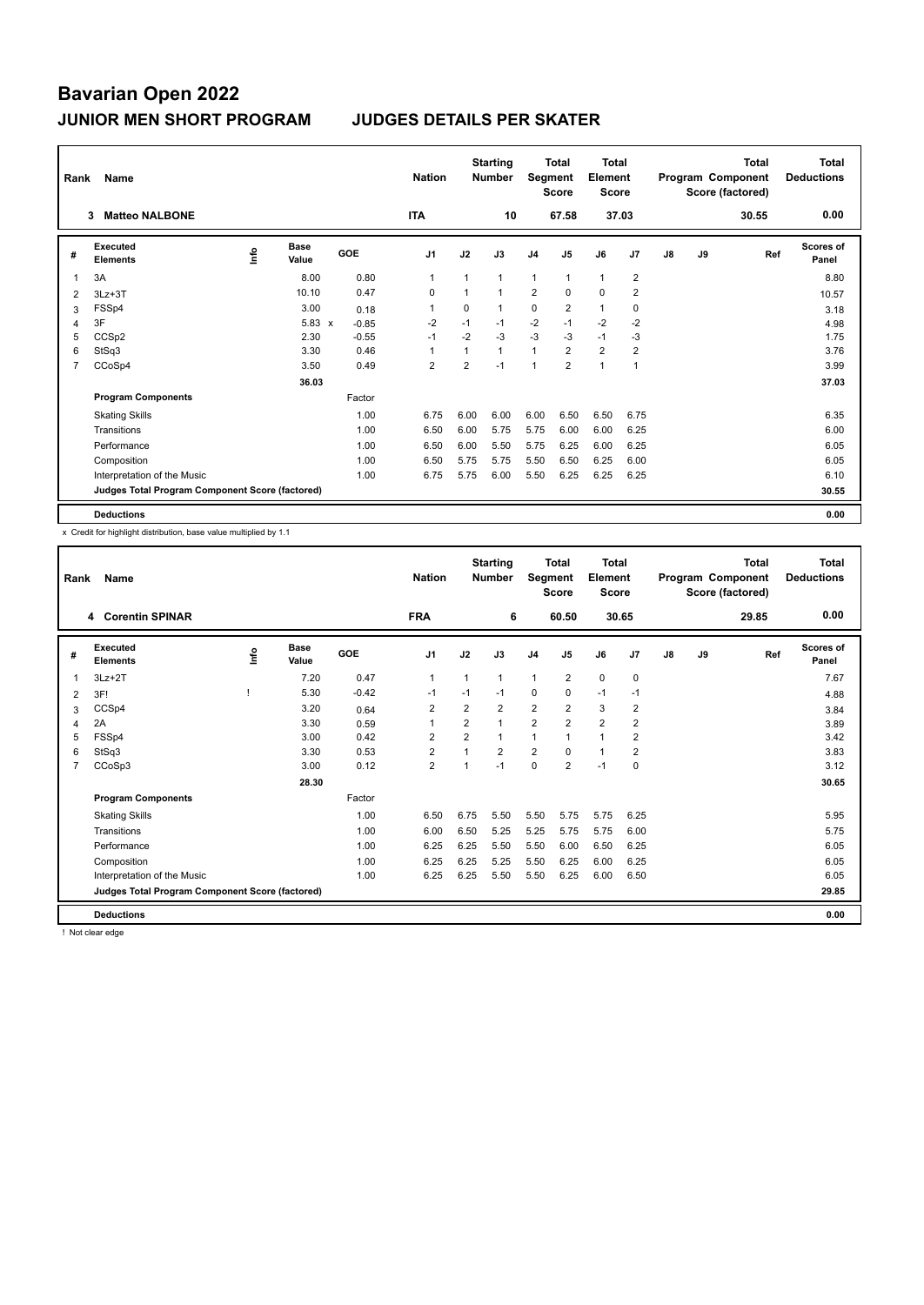| Rank           | Name                                            |    |                      |            | <b>Nation</b>  |                | <b>Starting</b><br><b>Number</b> | Segment        | <b>Total</b><br><b>Score</b> | <b>Total</b><br>Element<br><b>Score</b> |                |    |    | <b>Total</b><br>Program Component<br>Score (factored) | <b>Total</b><br><b>Deductions</b> |
|----------------|-------------------------------------------------|----|----------------------|------------|----------------|----------------|----------------------------------|----------------|------------------------------|-----------------------------------------|----------------|----|----|-------------------------------------------------------|-----------------------------------|
|                | <b>Noah BODENSTEIN</b><br>5                     |    |                      |            | SUI            |                | 4                                |                | 59.25                        |                                         | 30.40          |    |    | 28.85                                                 | 0.00                              |
| #              | <b>Executed</b><br><b>Elements</b>              | ۴ů | <b>Base</b><br>Value | <b>GOE</b> | J <sub>1</sub> | J2             | J3                               | J <sub>4</sub> | J5                           | J6                                      | J7             | J8 | J9 | Ref                                                   | Scores of<br>Panel                |
| 1              | 2A                                              |    | 3.30                 | 0.46       | $\overline{1}$ | $\mathbf{1}$   | $\overline{2}$                   | $\mathbf{1}$   | $\overline{1}$               | $\overline{2}$                          | $\overline{2}$ |    |    |                                                       | 3.76                              |
| 2              | $3T+3T$                                         |    | 8.40                 | 0.76       | $\overline{2}$ | $\overline{1}$ | $\overline{2}$                   | $\overline{2}$ |                              | 3                                       | $\overline{2}$ |    |    |                                                       | 9.16                              |
| 3              | 3Fq                                             | q  | 5.30                 | $-0.42$    | $-1$           | 0              | $-1$                             | $-2$           | $\mathbf{1}$                 | $\mathbf 0$                             | $-2$           |    |    |                                                       | 4.88                              |
| 4              | CCSp4                                           |    | 3.20                 | 0.13       | -1             | $\Omega$       | $\mathbf{1}$                     | 0              | $\mathbf 0$                  | $\mathbf{1}$                            | 0              |    |    |                                                       | 3.33                              |
| 5              | FSSp2                                           |    | 2.30                 | $-0.51$    | $-2$           | $-2$           | $-2$                             | $-3$           | $-2$                         | $-1$                                    | $-4$           |    |    |                                                       | 1.79                              |
| 6              | StSq3                                           |    | 3.30                 | 0.40       | $\overline{1}$ | $\mathbf{1}$   | $\mathbf{1}$                     | $\overline{2}$ | $\mathbf{1}$                 | $\mathbf{1}$                            | $\overline{2}$ |    |    |                                                       | 3.70                              |
| $\overline{7}$ | CCoSp4                                          |    | 3.50                 | 0.28       | $\overline{1}$ | 1              | $\overline{1}$                   | 0              | $\mathbf 0$                  | $\overline{2}$                          | $\overline{1}$ |    |    |                                                       | 3.78                              |
|                |                                                 |    | 29.30                |            |                |                |                                  |                |                              |                                         |                |    |    |                                                       | 30.40                             |
|                | <b>Program Components</b>                       |    |                      | Factor     |                |                |                                  |                |                              |                                         |                |    |    |                                                       |                                   |
|                | <b>Skating Skills</b>                           |    |                      | 1.00       | 5.75           | 6.00           | 5.50                             | 5.50           | 5.75                         | 6.00                                    | 6.25           |    |    |                                                       | 5.80                              |
|                | Transitions                                     |    |                      | 1.00       | 5.50           | 6.00           | 5.00                             | 5.50           | 5.75                         | 6.25                                    | 5.25           |    |    |                                                       | 5.60                              |
|                | Performance                                     |    |                      | 1.00       | 5.25           | 5.75           | 5.25                             | 5.75           | 6.00                         | 6.50                                    | 5.75           |    |    |                                                       | 5.70                              |
|                | Composition                                     |    |                      | 1.00       | 5.25           | 6.00           | 5.25                             | 5.50           | 6.25                         | 6.50                                    | 6.25           |    |    |                                                       | 5.85                              |
|                | Interpretation of the Music                     |    |                      | 1.00       | 5.25           | 5.75           | 5.50                             | 5.75           | 6.25                         | 6.25                                    | 6.50           |    |    |                                                       | 5.90                              |
|                | Judges Total Program Component Score (factored) |    |                      |            |                |                |                                  |                |                              |                                         |                |    |    |                                                       | 28.85                             |
|                | <b>Deductions</b>                               |    |                      |            |                |                |                                  |                |                              |                                         |                |    |    |                                                       | 0.00                              |
|                | Costume/Prop violation:                         |    | $(1$ of 8)           |            |                |                |                                  |                |                              |                                         |                |    |    |                                                       |                                   |

q Jump landed on the quarter

| Rank           | <b>Name</b>                                     |      |                      |         | <b>Nation</b>  |      | <b>Starting</b><br><b>Number</b> | Segment        | <b>Total</b><br><b>Score</b> | <b>Total</b><br>Element<br><b>Score</b> |                |    |    | <b>Total</b><br>Program Component<br>Score (factored) | Total<br><b>Deductions</b> |
|----------------|-------------------------------------------------|------|----------------------|---------|----------------|------|----------------------------------|----------------|------------------------------|-----------------------------------------|----------------|----|----|-------------------------------------------------------|----------------------------|
|                | <b>Hugo Willi HERRMANN</b><br>6                 |      |                      |         | <b>GER</b>     |      | 13                               |                | 57.93                        |                                         | 30.23          |    |    | 27.70                                                 | 0.00                       |
| #              | Executed<br><b>Elements</b>                     | Info | <b>Base</b><br>Value | GOE     | J <sub>1</sub> | J2   | J3                               | J <sub>4</sub> | J <sub>5</sub>               | J6                                      | J7             | J8 | J9 | Ref                                                   | Scores of<br>Panel         |
| 1              | $3Lz + 2T$                                      |      | 7.20                 | 0.47    | $\mathbf{1}$   | 1    | 1                                | $\mathbf 0$    | $\mathbf 0$                  | $\overline{2}$                          | $\overline{1}$ |    |    |                                                       | 7.67                       |
| 2              | 3F                                              |      | 5.30                 | 0.21    | 0              | 1    | $\Omega$                         | $\mathbf{1}$   | 0                            | 0                                       | -1             |    |    |                                                       | 5.51                       |
| 3              | FSSp4                                           |      | 3.00                 | 0.48    | $\mathbf 0$    | 1    | $\overline{2}$                   | 1              | 2                            | $\overline{2}$                          | $\overline{2}$ |    |    |                                                       | 3.48                       |
| 4              | 2A                                              |      | $3.63 \times$        | 0.07    | $-1$           | 0    | 1                                | $\mathbf{1}$   | $\mathbf 0$                  | $\mathbf 0$                             | $\mathbf 0$    |    |    |                                                       | 3.70                       |
| 5              | CCSp3                                           |      | 2.80                 | $-0.06$ | 0              | $-1$ | 1                                | $\mathbf 0$    | $-2$                         | $\mathbf 0$                             | $\mathbf 0$    |    |    |                                                       | 2.74                       |
| 6              | StSq3                                           |      | 3.30                 | 0.33    | $\mathbf 0$    | 1    | 1                                | $\mathbf{1}$   | 0                            | $\overline{2}$                          | 3              |    |    |                                                       | 3.63                       |
| $\overline{7}$ | CCoSp4                                          |      | 3.50                 | 0.00    | $\mathbf 0$    | 0    | $\overline{1}$                   | 0              | $-1$                         | $\mathbf{1}$                            | $-1$           |    |    |                                                       | 3.50                       |
|                |                                                 |      | 28.73                |         |                |      |                                  |                |                              |                                         |                |    |    |                                                       | 30.23                      |
|                | <b>Program Components</b>                       |      |                      | Factor  |                |      |                                  |                |                              |                                         |                |    |    |                                                       |                            |
|                | <b>Skating Skills</b>                           |      |                      | 1.00    | 5.00           | 5.75 | 5.50                             | 5.00           | 5.25                         | 6.25                                    | 6.00           |    |    |                                                       | 5.50                       |
|                | Transitions                                     |      |                      | 1.00    | 4.75           | 6.00 | 5.25                             | 5.00           | 4.75                         | 6.00                                    | 5.75           |    |    |                                                       | 5.35                       |
|                | Performance                                     |      |                      | 1.00    | 4.75           | 6.25 | 5.25                             | 5.00           | 5.50                         | 6.00                                    | 6.25           |    |    |                                                       | 5.60                       |
|                | Composition                                     |      |                      | 1.00    | 4.75           | 6.25 | 5.25                             | 4.75           | 5.25                         | 6.25                                    | 6.25           |    |    |                                                       | 5.55                       |
|                | Interpretation of the Music                     |      |                      | 1.00    | 4.50           | 6.00 | 5.50                             | 5.00           | 5.50                         | 6.50                                    | 6.50           |    |    |                                                       | 5.70                       |
|                | Judges Total Program Component Score (factored) |      |                      |         |                |      |                                  |                |                              |                                         |                |    |    |                                                       | 27.70                      |
|                | <b>Deductions</b>                               |      |                      |         |                |      |                                  |                |                              |                                         |                |    |    |                                                       | 0.00                       |

x Credit for highlight distribution, base value multiplied by 1.1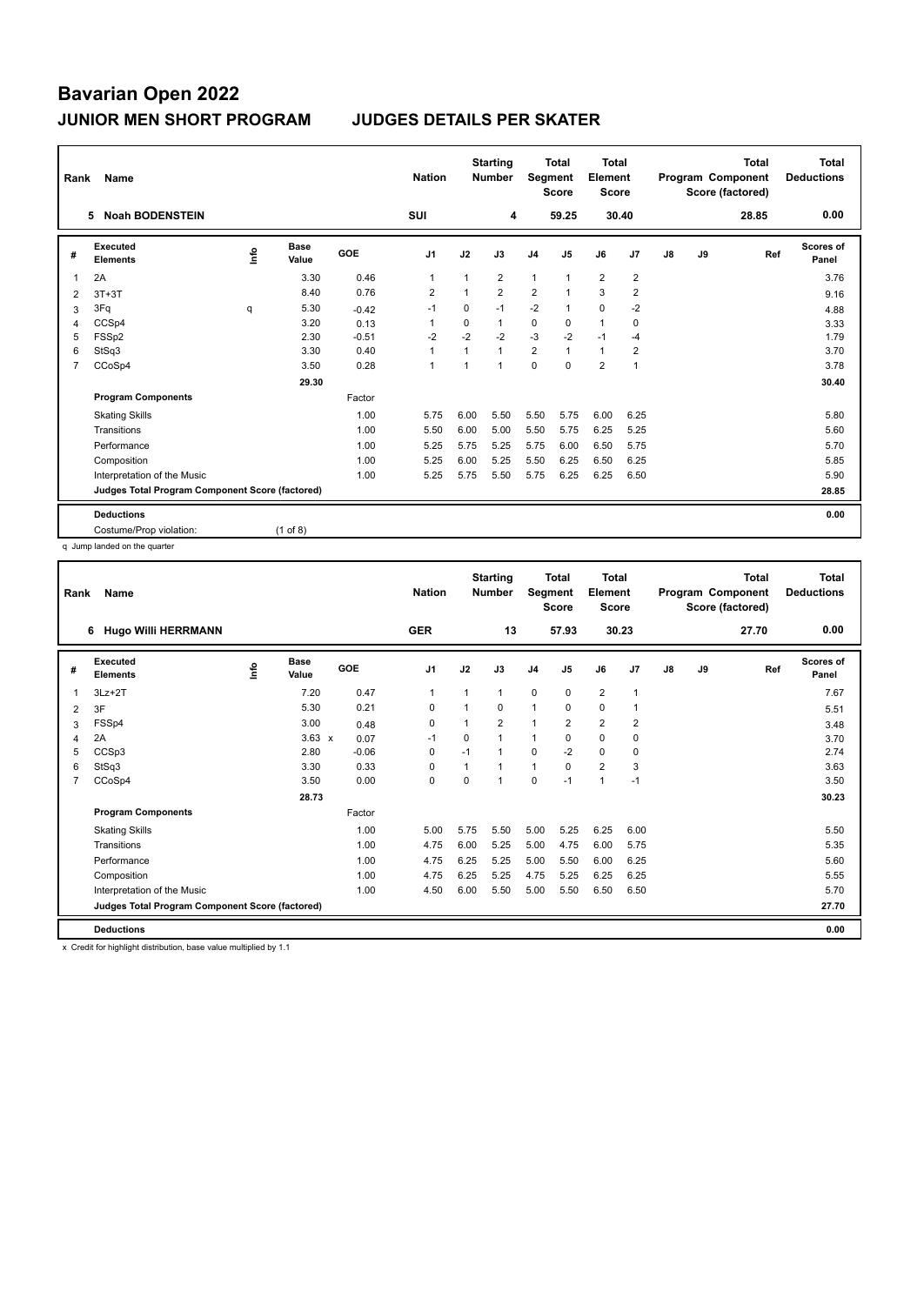| Rank           | Name                                            |             |                      |         | <b>Nation</b>  |                | <b>Starting</b><br><b>Number</b> | Segment        | <b>Total</b><br><b>Score</b> | <b>Total</b><br>Element<br><b>Score</b> |                |    |    | <b>Total</b><br>Program Component<br>Score (factored) | <b>Total</b><br><b>Deductions</b> |
|----------------|-------------------------------------------------|-------------|----------------------|---------|----------------|----------------|----------------------------------|----------------|------------------------------|-----------------------------------------|----------------|----|----|-------------------------------------------------------|-----------------------------------|
|                | <b>Ian VAUCLIN</b><br>7                         |             |                      |         | <b>FRA</b>     |                | 15                               |                | 56.00                        | 28.70                                   |                |    |    | 27.30                                                 | 0.00                              |
| #              | Executed<br><b>Elements</b>                     | <u>lnfo</u> | <b>Base</b><br>Value | GOE     | J <sub>1</sub> | J2             | J3                               | J <sub>4</sub> | J <sub>5</sub>               | J6                                      | J <sub>7</sub> | J8 | J9 | Ref                                                   | Scores of<br>Panel                |
| 1              | 2A                                              |             | 3.30                 | 0.53    | $\overline{1}$ | $\overline{2}$ | $\overline{2}$                   | $\overline{2}$ | $-1$                         | $\mathbf{1}$                            | $\overline{2}$ |    |    |                                                       | 3.83                              |
| 2              | $2Lz + 3T$                                      |             | 6.30                 | 0.08    | $\Omega$       | 1              | $\mathbf{1}$                     | $\mathbf 0$    | $\Omega$                     | $\Omega$                                | 0              |    |    |                                                       | 6.38                              |
| 3              | FSSp3                                           |             | 2.60                 | 0.21    | 0              |                | $\mathbf 1$                      | 1              | $\overline{2}$               | $\mathbf 0$                             | -1             |    |    |                                                       | 2.81                              |
| 4              | 3F                                              |             | $5.83 \times$        | $-1.48$ | $-2$           | $-3$           | $-3$                             | $-3$           | $-3$                         | $-3$                                    | $-2$           |    |    |                                                       | 4.35                              |
| 5              | StSq3                                           |             | 3.30                 | 0.40    | $\overline{1}$ | $\mathbf{1}$   | $\overline{2}$                   | $\mathbf{1}$   | $-1$                         | $\mathbf{1}$                            | $\overline{2}$ |    |    |                                                       | 3.70                              |
| 6              | CCSp4                                           |             | 3.20                 | 0.51    | 1              | 2              | $\overline{2}$                   | $\mathbf{1}$   | $\mathbf{1}$                 | $\overline{2}$                          | $\overline{2}$ |    |    |                                                       | 3.71                              |
| $\overline{7}$ | CCoSp4                                          |             | 3.50                 | 0.42    | $\overline{1}$ | 2              | $\overline{1}$                   | $\mathbf 0$    | $\overline{2}$               | $\mathbf{1}$                            | $\overline{1}$ |    |    |                                                       | 3.92                              |
|                |                                                 |             | 28.03                |         |                |                |                                  |                |                              |                                         |                |    |    |                                                       | 28.70                             |
|                | <b>Program Components</b>                       |             |                      | Factor  |                |                |                                  |                |                              |                                         |                |    |    |                                                       |                                   |
|                | <b>Skating Skills</b>                           |             |                      | 1.00    | 5.25           | 6.50           | 5.25                             | 5.25           | 4.50                         | 6.25                                    | 6.00           |    |    |                                                       | 5.60                              |
|                | Transitions                                     |             |                      | 1.00    | 5.25           | 6.00           | 5.00                             | 4.75           | 4.25                         | 5.75                                    | 5.50           |    |    |                                                       | 5.25                              |
|                | Performance                                     |             |                      | 1.00    | 5.00           | 6.75           | 5.25                             | 5.00           | 4.75                         | 5.75                                    | 5.75           |    |    |                                                       | 5.35                              |
|                | Composition                                     |             |                      | 1.00    | 5.25           | 6.50           | 5.00                             | 5.25           | 5.00                         | 6.00                                    | 6.00           |    |    |                                                       | 5.50                              |
|                | Interpretation of the Music                     |             |                      | 1.00    | 5.25           | 6.50           | 5.50                             | 5.00           | 5.25                         | 6.00                                    | 6.00           |    |    |                                                       | 5.60                              |
|                | Judges Total Program Component Score (factored) |             |                      |         |                |                |                                  |                |                              |                                         |                |    |    |                                                       | 27.30                             |
|                | <b>Deductions</b>                               |             |                      |         |                |                |                                  |                |                              |                                         |                |    |    |                                                       | 0.00                              |

x Credit for highlight distribution, base value multiplied by 1.1

| Rank           | Name                                            |      |               |        | <b>Nation</b>  |          | <b>Starting</b><br><b>Number</b> | Segment        | <b>Total</b><br><b>Score</b> | Total<br>Element<br><b>Score</b> |                |    |    | <b>Total</b><br>Program Component<br>Score (factored) | <b>Total</b><br><b>Deductions</b> |
|----------------|-------------------------------------------------|------|---------------|--------|----------------|----------|----------------------------------|----------------|------------------------------|----------------------------------|----------------|----|----|-------------------------------------------------------|-----------------------------------|
|                | 8 Luca FÜNFER                                   |      |               |        | <b>GER</b>     |          | 18                               |                | 55.22                        |                                  | 29.22          |    |    | 26.00                                                 | 0.00                              |
| #              | Executed<br><b>Elements</b>                     | ١nf٥ | Base<br>Value | GOE    | J <sub>1</sub> | J2       | J3                               | J <sub>4</sub> | J <sub>5</sub>               | J6                               | J7             | J8 | J9 | Ref                                                   | Scores of<br>Panel                |
| 1              | $3Lz + 2T$                                      |      | 7.20          | 0.47   | 1              | 1        | 1                                | $\mathbf 0$    | $\mathbf 0$                  | $\mathbf{1}$                     | $\mathbf{1}$   |    |    |                                                       | 7.67                              |
| 2              | 3F                                              |      | 5.30          | 0.32   | 0              |          |                                  | $\mathbf 0$    | $\mathbf{1}$                 | 1                                | 0              |    |    |                                                       | 5.62                              |
| 3              | FSSp4                                           |      | 3.00          | 0.12   | 0              | 1        |                                  | $\mathbf 0$    | 1                            | $-1$                             | 0              |    |    |                                                       | 3.12                              |
| 4              | 2A                                              |      | 3.30          | 0.33   | 1              |          | 1                                | $\mathbf 0$    | 1                            | $\mathbf{1}$                     | 1              |    |    |                                                       | 3.63                              |
| 5              | StSq2                                           |      | 2.60          | 0.10   | $\Omega$       | $\Omega$ | 1                                | $\mathbf 0$    | 1                            | 0                                | $\overline{1}$ |    |    |                                                       | 2.70                              |
| 6              | CCSp3                                           |      | 2.80          | 0.11   | 0              | 0        |                                  | $\pmb{0}$      | $\Omega$                     | $\mathbf{1}$                     | $\overline{1}$ |    |    |                                                       | 2.91                              |
| $\overline{7}$ | CCoSp4                                          |      | 3.50          | 0.07   | $\mathbf 0$    | 1        | 1                                | $\mathbf 0$    | $\Omega$                     | $\mathbf 0$                      | $-1$           |    |    |                                                       | 3.57                              |
|                |                                                 |      | 27.70         |        |                |          |                                  |                |                              |                                  |                |    |    |                                                       | 29.22                             |
|                | <b>Program Components</b>                       |      |               | Factor |                |          |                                  |                |                              |                                  |                |    |    |                                                       |                                   |
|                | <b>Skating Skills</b>                           |      |               | 1.00   | 5.50           | 6.00     | 5.50                             | 5.00           | 5.50                         | 5.75                             | 5.25           |    |    |                                                       | 5.50                              |
|                | Transitions                                     |      |               | 1.00   | 5.00           | 5.50     | 5.00                             | 4.75           | 5.00                         | 5.00                             | 4.50           |    |    |                                                       | 4.95                              |
|                | Performance                                     |      |               | 1.00   | 5.00           | 5.25     | 5.50                             | 4.75           | 5.00                         | 5.50                             | 5.25           |    |    |                                                       | 5.20                              |
|                | Composition                                     |      |               | 1.00   | 5.25           | 5.50     | 5.25                             | 5.00           | 5.25                         | 5.50                             | 5.00           |    |    |                                                       | 5.25                              |
|                | Interpretation of the Music                     |      |               | 1.00   | 5.00           | 5.00     | 5.50                             | 4.75           | 5.00                         | 5.50                             | 5.00           |    |    |                                                       | 5.10                              |
|                | Judges Total Program Component Score (factored) |      |               |        |                |          |                                  |                |                              |                                  |                |    |    |                                                       | 26.00                             |
|                | <b>Deductions</b>                               |      |               |        |                |          |                                  |                |                              |                                  |                |    |    |                                                       | 0.00                              |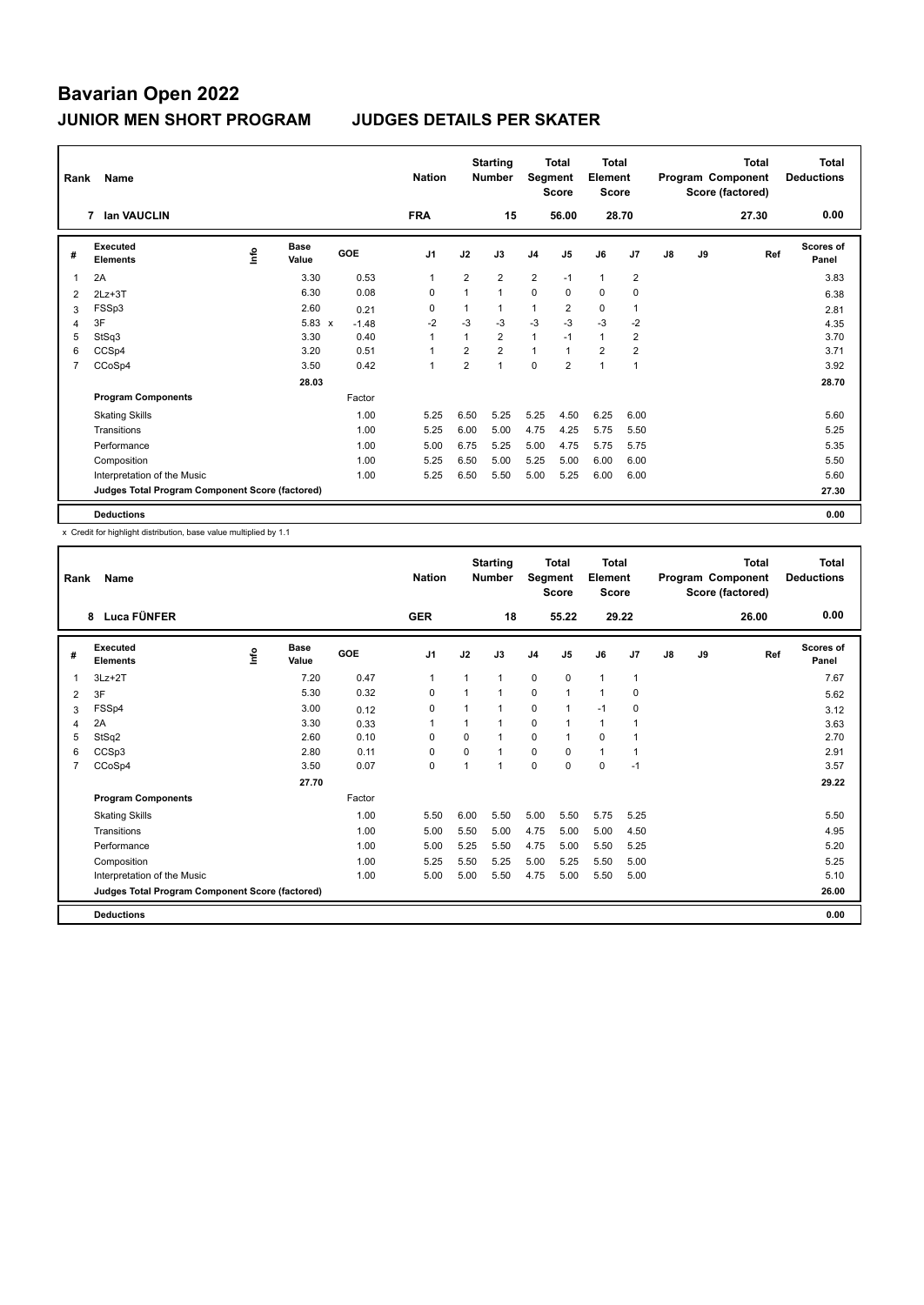| Rank           | Name                                            |      |                      |         | <b>Nation</b>  |                | <b>Starting</b><br><b>Number</b> | Segment        | <b>Total</b><br><b>Score</b> | <b>Total</b><br>Element<br>Score |                |               |    | <b>Total</b><br>Program Component<br>Score (factored) | <b>Total</b><br><b>Deductions</b> |
|----------------|-------------------------------------------------|------|----------------------|---------|----------------|----------------|----------------------------------|----------------|------------------------------|----------------------------------|----------------|---------------|----|-------------------------------------------------------|-----------------------------------|
|                | <b>Mykhailo RUDKOVSKYI</b><br>9                 |      |                      |         | <b>UKR</b>     |                | 17                               |                | 54.72                        |                                  | 28.12          |               |    | 26.60                                                 | 0.00                              |
| #              | Executed<br><b>Elements</b>                     | lnfo | <b>Base</b><br>Value | GOE     | J <sub>1</sub> | J2             | J3                               | J4             | J5                           | J6                               | J <sub>7</sub> | $\mathsf{J}8$ | J9 | Ref                                                   | <b>Scores of</b><br>Panel         |
| 1              | 3Lo+3Tq                                         | q    | 9.10                 | $-0.98$ | $-2$           | $-2$           | $-2$                             | $-2$           | $-2$                         | $-2$                             | $-3$           |               |    |                                                       | 8.12                              |
| 2              | 2F                                              |      | 1.80                 | 0.00    | $\Omega$       | $\Omega$       | $\Omega$                         | $\mathbf 0$    | $\mathbf 0$                  | $\mathbf 0$                      | 0              |               |    |                                                       | 1.80                              |
| 3              | CCSp4                                           |      | 3.20                 | 0.51    | 0              |                | 2                                | 1              | 2                            | $\overline{2}$                   | $\overline{2}$ |               |    |                                                       | 3.71                              |
| 4              | 2A                                              |      | $3.63 \times$        | 0.40    | 1              |                | $\mathbf{1}$                     | 1              | $\overline{2}$               | $\mathbf 0$                      | $\overline{2}$ |               |    |                                                       | 4.03                              |
| 5              | FSSp4                                           |      | 3.00                 | 0.60    | -1             | $\overline{2}$ | $\overline{2}$                   | $\overline{2}$ | $\overline{2}$               | $\overline{2}$                   | 3              |               |    |                                                       | 3.60                              |
| 6              | StSq3                                           |      | 3.30                 | 0.20    | 0              | $\mathbf 0$    | $\mathbf{1}$                     | $\mathbf{1}$   | 0                            | $\mathbf{1}$                     | $\overline{2}$ |               |    |                                                       | 3.50                              |
| $\overline{7}$ | CCoSp3                                          |      | 3.00                 | 0.36    | $\overline{1}$ | 1              | $\overline{2}$                   | $\overline{1}$ | $\overline{2}$               | $\mathbf{1}$                     | $\overline{1}$ |               |    |                                                       | 3.36                              |
|                |                                                 |      | 27.03                |         |                |                |                                  |                |                              |                                  |                |               |    |                                                       | 28.12                             |
|                | <b>Program Components</b>                       |      |                      | Factor  |                |                |                                  |                |                              |                                  |                |               |    |                                                       |                                   |
|                | <b>Skating Skills</b>                           |      |                      | 1.00    | 5.00           | 5.75           | 5.50                             | 5.00           | 5.00                         | 6.25                             | 5.50           |               |    |                                                       | 5.35                              |
|                | Transitions                                     |      |                      | 1.00    | 4.75           | 5.75           | 5.00                             | 5.25           | 4.50                         | 6.00                             | 5.00           |               |    |                                                       | 5.15                              |
|                | Performance                                     |      |                      | 1.00    | 5.00           | 5.25           | 5.25                             | 5.00           | 5.25                         | 6.25                             | 5.75           |               |    |                                                       | 5.30                              |
|                | Composition                                     |      |                      | 1.00    | 4.75           | 5.50           | 5.25                             | 5.00           | 5.50                         | 6.25                             | 5.75           |               |    |                                                       | 5.40                              |
|                | Interpretation of the Music                     |      |                      | 1.00    | 4.75           | 5.25           | 5.50                             | 5.25           | 5.50                         | 6.00                             | 5.50           |               |    |                                                       | 5.40                              |
|                | Judges Total Program Component Score (factored) |      |                      |         |                |                |                                  |                |                              |                                  |                |               |    |                                                       | 26.60                             |
|                | <b>Deductions</b>                               |      |                      |         |                |                |                                  |                |                              |                                  |                |               |    |                                                       | 0.00                              |

x Credit for highlight distribution, base value multiplied by 1.1 q Jump landed on the quarter

| Rank           | Name                                            |      |                      |         | <b>Nation</b>  |                | <b>Starting</b><br><b>Number</b> | Segment        | <b>Total</b><br><b>Score</b> | <b>Total</b><br>Element<br><b>Score</b> |                |    |    | <b>Total</b><br>Program Component<br>Score (factored) | <b>Total</b><br><b>Deductions</b> |
|----------------|-------------------------------------------------|------|----------------------|---------|----------------|----------------|----------------------------------|----------------|------------------------------|-----------------------------------------|----------------|----|----|-------------------------------------------------------|-----------------------------------|
|                | <b>Louis WEISSERT</b><br>10                     |      |                      |         | <b>GER</b>     |                | 9                                |                | 53.21                        |                                         | 25.16          |    |    | 29.05                                                 | $-1.00$                           |
| #              | Executed<br><b>Elements</b>                     | Info | <b>Base</b><br>Value | GOE     | J <sub>1</sub> | J2             | J3                               | J <sub>4</sub> | J <sub>5</sub>               | J6                                      | J7             | J8 | J9 | Ref                                                   | <b>Scores of</b><br>Panel         |
| 1              | 3Fq                                             | q    | 5.30                 | $-0.95$ | $-1$           | $-2$           | $-2$                             | $-2$           | $-2$                         | $-2$                                    | $-1$           |    |    |                                                       | 4.35                              |
| 2              | $3T+2T$                                         |      | 5.50                 | $-2.10$ | $-5$           | $-5$           | $-5$                             | $-5$           | $-5$                         | $-5$                                    | $-5$           |    |    |                                                       | 3.40                              |
| 3              | FSSp4                                           |      | 3.00                 | 0.36    | $\mathbf{1}$   | 1              | 1                                | 0              | 3                            | $\mathbf{1}$                            | 2              |    |    |                                                       | 3.36                              |
| $\overline{4}$ | 2A                                              |      | $3.63 \times$        | $-0.59$ | $-1$           | $-2$           | $-3$                             | $-3$           | $-2$                         | $-1$                                    | $-1$           |    |    |                                                       | 3.04                              |
| 5              | StSq3                                           |      | 3.30                 | 0.33    | $\mathbf{1}$   | $\overline{1}$ | 0                                | $\mathbf{1}$   | $\Omega$                     | $\overline{2}$                          | 3              |    |    |                                                       | 3.63                              |
| 6              | CCSp4                                           |      | 3.20                 | 0.19    | -1             |                | 0                                | 0              | $-2$                         | $\mathbf{1}$                            | $\overline{2}$ |    |    |                                                       | 3.39                              |
| $\overline{7}$ | CCoSp4                                          |      | 3.50                 | 0.49    | $\mathbf{1}$   | $\overline{2}$ | 1                                | $\overline{1}$ | $\overline{2}$               | 3                                       | $\overline{1}$ |    |    |                                                       | 3.99                              |
|                |                                                 |      | 27.43                |         |                |                |                                  |                |                              |                                         |                |    |    |                                                       | 25.16                             |
|                | <b>Program Components</b>                       |      |                      | Factor  |                |                |                                  |                |                              |                                         |                |    |    |                                                       |                                   |
|                | <b>Skating Skills</b>                           |      |                      | 1.00    | 6.00           | 6.25           | 5.00                             | 5.00           | 5.50                         | 6.25                                    | 7.00           |    |    |                                                       | 5.80                              |
|                | Transitions                                     |      |                      | 1.00    | 5.75           | 6.25           | 4.50                             | 5.00           | 5.50                         | 6.50                                    | 7.25           |    |    |                                                       | 5.80                              |
|                | Performance                                     |      |                      | 1.00    | 6.00           | 5.75           | 4.75                             | 5.25           | 5.75                         | 6.50                                    | 6.50           |    |    |                                                       | 5.85                              |
|                | Composition                                     |      |                      | 1.00    | 5.75           | 6.00           | 4.50                             | 5.00           | 6.00                         | 6.50                                    | 7.25           |    |    |                                                       | 5.85                              |
|                | Interpretation of the Music                     |      |                      | 1.00    | 5.75           | 6.00           | 4.75                             | 5.00           | 5.75                         | 6.25                                    | 7.00           |    |    |                                                       | 5.75                              |
|                | Judges Total Program Component Score (factored) |      |                      |         |                |                |                                  |                |                              |                                         |                |    |    |                                                       | 29.05                             |
|                | <b>Deductions</b>                               |      | Falls:               | $-1.00$ |                |                |                                  |                |                              |                                         |                |    |    |                                                       | $-1.00$                           |

x Credit for highlight distribution, base value multiplied by 1.1 q Jump landed on the quarter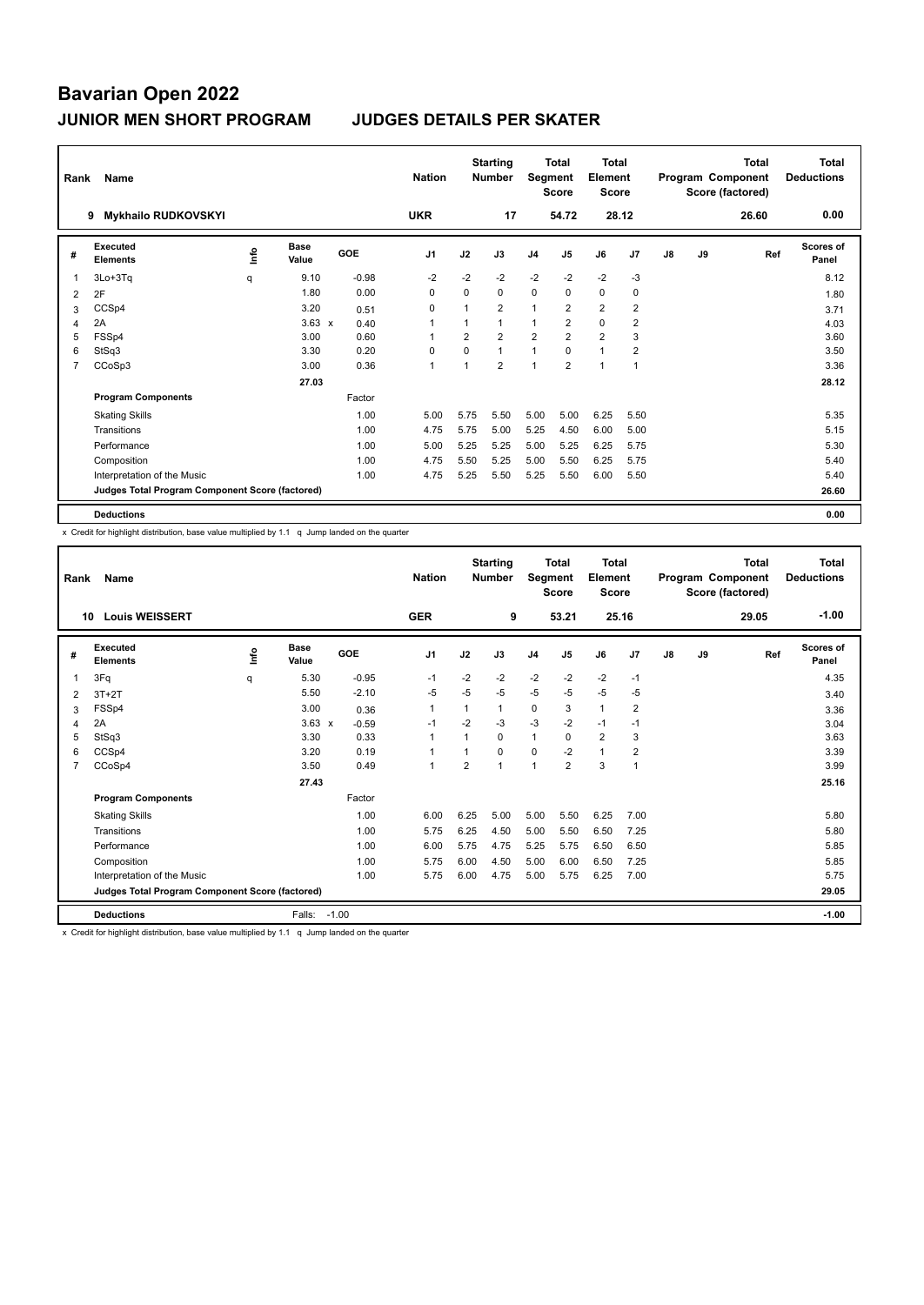| Rank | Name                                            |    |                      |         | <b>Nation</b>  |                | <b>Starting</b><br><b>Number</b> | Segment        | <b>Total</b><br><b>Score</b> | <b>Total</b><br>Element<br><b>Score</b> |                |    |    | Total<br>Program Component<br>Score (factored) | Total<br><b>Deductions</b> |
|------|-------------------------------------------------|----|----------------------|---------|----------------|----------------|----------------------------------|----------------|------------------------------|-----------------------------------------|----------------|----|----|------------------------------------------------|----------------------------|
|      | <b>Robert WEBER</b><br>11                       |    |                      |         | <b>GER</b>     |                | 11                               |                | 52.87                        |                                         | 25.22          |    |    | 27.65                                          | 0.00                       |
| #    | <b>Executed</b><br><b>Elements</b>              | ۴ů | <b>Base</b><br>Value | GOE     | J <sub>1</sub> | J2             | J3                               | J <sub>4</sub> | J <sub>5</sub>               | J6                                      | J <sub>7</sub> | J8 | J9 | Ref                                            | <b>Scores of</b><br>Panel  |
| 1    | 2A                                              |    | 3.30                 | 0.73    | $\mathbf 1$    | $\overline{2}$ | 3                                | $\overline{2}$ | $\overline{2}$               | $\overline{2}$                          | 3              |    |    |                                                | 4.03                       |
| 2    | $3Lo+2T$                                        |    | 6.20                 | 0.29    | $\Omega$       | $\mathbf{1}$   | $\Omega$                         | 1              | $\overline{1}$               | 0                                       | 1              |    |    |                                                | 6.49                       |
| 3    | CCoSp4                                          |    | 3.50                 | 0.49    | 1              |                | $\overline{1}$                   | 1              | $\overline{2}$               | $\overline{2}$                          | $\overline{2}$ |    |    |                                                | 3.99                       |
| 4    | 3F<<                                            | << | 1.98 x               | $-0.90$ | $-5$           | $-5$           | $-5$                             | $-5$           | $-5$                         | $-5$                                    | $-5$           |    |    |                                                | 1.08                       |
| 5    | CCSp3                                           |    | 2.80                 | $-0.17$ | 0              | $\Omega$       | $\mathbf{1}$                     | $-1$           | $-1$                         | $-1$                                    | $-2$           |    |    |                                                | 2.63                       |
| 6    | StSq3                                           |    | 3.30                 | 0.40    | $\Omega$       | $\overline{2}$ | $\overline{2}$                   | $\mathbf{1}$   | $\mathbf 0$                  | $\mathbf{1}$                            | $\overline{2}$ |    |    |                                                | 3.70                       |
| 7    | FSSp4                                           |    | 3.00                 | 0.30    | $\overline{1}$ | 1              | $\overline{2}$                   | 0              | 1                            | $\mathbf{1}$                            | $\overline{1}$ |    |    |                                                | 3.30                       |
|      |                                                 |    | 24.08                |         |                |                |                                  |                |                              |                                         |                |    |    |                                                | 25.22                      |
|      | <b>Program Components</b>                       |    |                      | Factor  |                |                |                                  |                |                              |                                         |                |    |    |                                                |                            |
|      | <b>Skating Skills</b>                           |    |                      | 1.00    | 5.25           | 6.25           | 5.50                             | 5.00           | 5.75                         | 6.00                                    | 5.75           |    |    |                                                | 5.65                       |
|      | Transitions                                     |    |                      | 1.00    | 4.75           | 6.25           | 5.00                             | 4.75           | 5.50                         | 5.75                                    | 5.50           |    |    |                                                | 5.30                       |
|      | Performance                                     |    |                      | 1.00    | 4.50           | 6.00           | 5.00                             | 5.00           | 5.50                         | 5.75                                    | 6.25           |    |    |                                                | 5.45                       |
|      | Composition                                     |    |                      | 1.00    | 4.75           | 6.00           | 5.25                             | 4.75           | 5.75                         | 6.25                                    | 6.25           |    |    |                                                | 5.60                       |
|      | Interpretation of the Music                     |    |                      | 1.00    | 4.75           | 6.25           | 5.25                             | 5.00           | 5.75                         | 6.25                                    | 6.00           |    |    |                                                | 5.65                       |
|      | Judges Total Program Component Score (factored) |    |                      |         |                |                |                                  |                |                              |                                         |                |    |    |                                                | 27.65                      |
|      | <b>Deductions</b>                               |    |                      |         |                |                |                                  |                |                              |                                         |                |    |    |                                                | 0.00                       |

<< Downgraded jump x Credit for highlight distribution, base value multiplied by 1.1

| Rank           | Name                                            |      |                      |         | <b>Nation</b>  |                | <b>Starting</b><br><b>Number</b> | Segment        | <b>Total</b><br><b>Score</b> | Total<br>Element<br><b>Score</b> |              |    |    | <b>Total</b><br>Program Component<br>Score (factored) | <b>Total</b><br><b>Deductions</b> |
|----------------|-------------------------------------------------|------|----------------------|---------|----------------|----------------|----------------------------------|----------------|------------------------------|----------------------------------|--------------|----|----|-------------------------------------------------------|-----------------------------------|
|                | <b>Arthur MAI</b><br>12                         |      |                      |         | <b>GER</b>     |                | 5                                |                | 52.82                        |                                  | 25.12        |    |    | 27.70                                                 | 0.00                              |
| #              | Executed<br><b>Elements</b>                     | ١nf٥ | <b>Base</b><br>Value | GOE     | J <sub>1</sub> | J2             | J3                               | J <sub>4</sub> | J <sub>5</sub>               | J6                               | J7           | J8 | J9 | Ref                                                   | Scores of<br>Panel                |
|                | $3Lz + 2T$                                      |      | 7.20                 | 0.71    | $\mathbf{1}$   | $\overline{2}$ | 1                                | $\mathbf{1}$   | 1                            | $\overline{2}$                   | $\mathbf{1}$ |    |    |                                                       | 7.91                              |
| 2              | 3F<<                                            | <<   | 1.80                 | $-0.90$ | -5             | $-5$           | $-5$                             | $-5$           | $-5$                         | $-5$                             | $-5$         |    |    |                                                       | 0.90                              |
| 3              | CCSp3                                           |      | 2.80                 | $-0.78$ | $-2$           | $-2$           | $-3$                             | $-4$           | $-3$                         | $-3$                             | $-3$         |    |    |                                                       | 2.02                              |
| 4              | FSSp4                                           |      | 3.00                 | 0.06    | 0              | $\Omega$       | $\mathbf{1}$                     | 0              | $\Omega$                     | 0                                | 1            |    |    |                                                       | 3.06                              |
| 5              | StSq3                                           |      | 3.30                 | 0.59    | $\overline{1}$ | 2              | $\overline{2}$                   | $\overline{2}$ | $\Omega$                     | $\overline{2}$                   | 3            |    |    |                                                       | 3.89                              |
| 6              | 2A                                              |      | $3.63 \times$        | 0.07    | $\Omega$       | $\Omega$       | 0                                | $\mathbf 0$    | 1                            | 0                                | 1            |    |    |                                                       | 3.70                              |
| $\overline{7}$ | CCoSp4                                          |      | 3.50                 | 0.14    | $\mathbf 0$    | 1              | 1                                | $\mathbf 0$    | $\Omega$                     | $\overline{1}$                   | $\mathbf 0$  |    |    |                                                       | 3.64                              |
|                |                                                 |      | 25.23                |         |                |                |                                  |                |                              |                                  |              |    |    |                                                       | 25.12                             |
|                | <b>Program Components</b>                       |      |                      | Factor  |                |                |                                  |                |                              |                                  |              |    |    |                                                       |                                   |
|                | <b>Skating Skills</b>                           |      |                      | 1.00    | 5.25           | 6.25           | 5.50                             | 5.00           | 5.50                         | 6.00                             | 6.00         |    |    |                                                       | 5.65                              |
|                | Transitions                                     |      |                      | 1.00    | 5.25           | 5.75           | 5.00                             | 4.50           | 5.25                         | 5.75                             | 5.25         |    |    |                                                       | 5.30                              |
|                | Performance                                     |      |                      | 1.00    | 5.00           | 6.00           | 5.25                             | 4.75           | 5.50                         | 6.25                             | 6.00         |    |    |                                                       | 5.55                              |
|                | Composition                                     |      |                      | 1.00    | 5.00           | 6.25           | 5.25                             | 5.00           | 5.75                         | 6.25                             | 5.75         |    |    |                                                       | 5.60                              |
|                | Interpretation of the Music                     |      |                      | 1.00    | 5.00           | 6.00           | 5.50                             | 5.00           | 5.75                         | 6.50                             | 5.75         |    |    |                                                       | 5.60                              |
|                | Judges Total Program Component Score (factored) |      |                      |         |                |                |                                  |                |                              |                                  |              |    |    |                                                       | 27.70                             |
|                | <b>Deductions</b>                               |      |                      |         |                |                |                                  |                |                              |                                  |              |    |    |                                                       | 0.00                              |

<< Downgraded jump x Credit for highlight distribution, base value multiplied by 1.1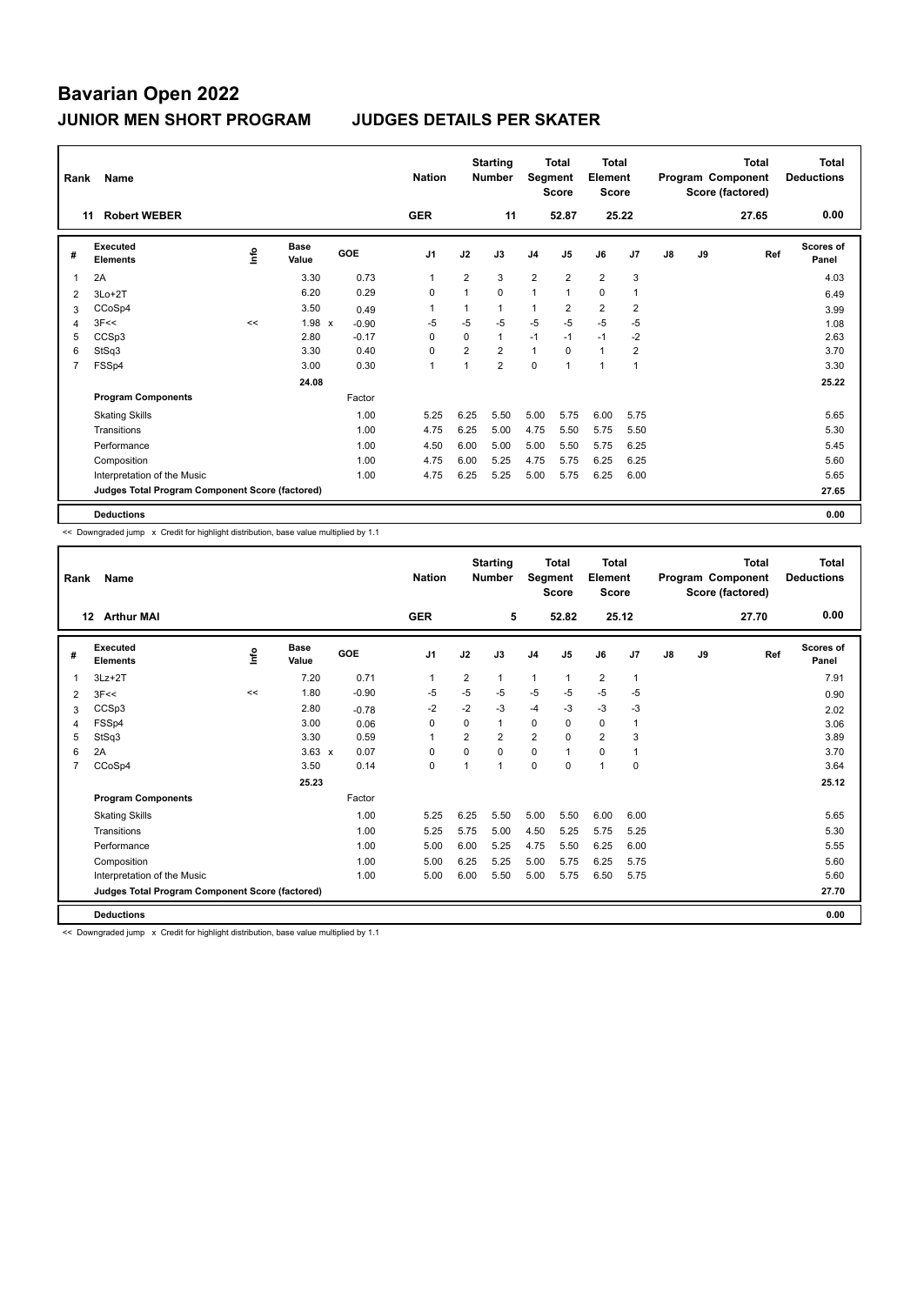| Rank           | Name                                                     |                                  |                      |         | <b>Nation</b>  |                | <b>Starting</b><br><b>Number</b> | Segment        | <b>Total</b><br><b>Score</b> | <b>Total</b><br>Element<br>Score |              |    |    | <b>Total</b><br>Program Component<br>Score (factored) | <b>Total</b><br><b>Deductions</b> |
|----------------|----------------------------------------------------------|----------------------------------|----------------------|---------|----------------|----------------|----------------------------------|----------------|------------------------------|----------------------------------|--------------|----|----|-------------------------------------------------------|-----------------------------------|
|                | <b>Matias LINDFORS</b><br>13                             |                                  |                      |         | <b>FIN</b>     |                | 3                                |                | 48.94                        |                                  | 21.59        |    |    | 27.35                                                 | 0.00                              |
| #              | Executed<br><b>Elements</b>                              | $\mathop{\mathsf{Irr}}\nolimits$ | <b>Base</b><br>Value | GOE     | J <sub>1</sub> | J2             | J3                               | J <sub>4</sub> | J <sub>5</sub>               | J6                               | J7           | J8 | J9 | Ref                                                   | <b>Scores of</b><br>Panel         |
| 1              | 3F                                                       |                                  | 5.30                 | 0.53    | 1              | 1              | $\mathbf{1}$                     | $\mathbf{1}$   | $\mathbf{1}$                 | $\mathbf{1}$                     | $\mathbf{1}$ |    |    |                                                       | 5.83                              |
| 2              | 3Lz+COMBO                                                |                                  | 5.90                 | $-2.95$ | -5             | $-5$           | $-5$                             | $-5$           | $-5$                         | $-5$                             | $-5$         |    |    |                                                       | 2.95                              |
| 3              | CCSp4                                                    |                                  | 3.20                 | $-0.51$ | $-1$           | $-2$           | $-1$                             | $-2$           | $-2$                         | $-1$                             | $-2$         |    |    |                                                       | 2.69                              |
| 4              | $1A^*$                                                   | $\star$                          | 0.00 x               | 0.00    |                |                |                                  |                |                              |                                  |              |    |    |                                                       | 0.00                              |
| 5              | FSSp3                                                    |                                  | 2.60                 | 0.05    | 0              | $-1$           | $\Omega$                         | 0              | $\overline{2}$               | $\mathbf{1}$                     | 0            |    |    |                                                       | 2.65                              |
| 6              | StSq3                                                    |                                  | 3.30                 | 0.46    | $\overline{1}$ |                | $\mathbf{1}$                     | $\mathbf{1}$   | $\overline{1}$               | 3                                | 4            |    |    |                                                       | 3.76                              |
| $\overline{7}$ | CCoSp4                                                   |                                  | 3.50                 | 0.21    | $\overline{1}$ | $\overline{2}$ | $\Omega$                         | $\mathbf 0$    | 1                            | $\mathbf{1}$                     | 0            |    |    |                                                       | 3.71                              |
|                |                                                          |                                  | 23.80                |         |                |                |                                  |                |                              |                                  |              |    |    |                                                       | 21.59                             |
|                | <b>Program Components</b>                                |                                  |                      | Factor  |                |                |                                  |                |                              |                                  |              |    |    |                                                       |                                   |
|                | <b>Skating Skills</b>                                    |                                  |                      | 1.00    | 5.75           | 5.50           | 5.00                             | 5.25           | 5.25                         | 5.50                             | 6.00         |    |    |                                                       | 5.45                              |
|                | Transitions                                              |                                  |                      | 1.00    | 5.50           | 5.25           | 4.75                             | 4.50           | 5.75                         | 5.75                             | 5.50         |    |    |                                                       | 5.35                              |
|                | Performance                                              |                                  |                      | 1.00    | 5.00           | 5.50           | 4.50                             | 4.75           | 6.25                         | 6.00                             | 6.00         |    |    |                                                       | 5.45                              |
|                | Composition                                              |                                  |                      | 1.00    | 5.50           | 5.50           | 4.75                             | 4.75           | 6.00                         | 6.00                             | 6.25         |    |    |                                                       | 5.55                              |
|                | Interpretation of the Music                              |                                  |                      | 1.00    | 5.50           | 5.25           | 5.00                             | 4.75           | 6.00                         | 6.25                             | 6.00         |    |    |                                                       | 5.55                              |
|                | 27.35<br>Judges Total Program Component Score (factored) |                                  |                      |         |                |                |                                  |                |                              |                                  |              |    |    |                                                       |                                   |
|                | <b>Deductions</b>                                        |                                  |                      |         |                |                |                                  |                |                              |                                  |              |    |    |                                                       | 0.00                              |

\* Invalid element x Credit for highlight distribution, base value multiplied by 1.1

| Rank | Name                                            |      |                      |         | <b>Nation</b>  |                         | <b>Starting</b><br><b>Number</b> | Segment        | <b>Total</b><br><b>Score</b> | <b>Total</b><br>Element<br><b>Score</b> |                | <b>Total</b><br>Program Component<br>Score (factored) |    |       | <b>Total</b><br><b>Deductions</b> |
|------|-------------------------------------------------|------|----------------------|---------|----------------|-------------------------|----------------------------------|----------------|------------------------------|-----------------------------------------|----------------|-------------------------------------------------------|----|-------|-----------------------------------|
|      | Alexander VLASCENKO<br>14                       |      |                      |         | <b>GER</b>     |                         | $\overline{2}$                   |                | 47.14                        | 21.94                                   |                |                                                       |    | 25.20 | 0.00                              |
| #    | Executed<br><b>Elements</b>                     | ١nf٥ | <b>Base</b><br>Value | GOE     | J <sub>1</sub> | J2                      | J3                               | J <sub>4</sub> | J <sub>5</sub>               | J6                                      | J7             | J8                                                    | J9 | Ref   | <b>Scores of</b><br>Panel         |
| 1    | 2A                                              |      | 3.30                 | 0.33    | 0              | $\mathbf{1}$            | $\mathbf{1}$                     | $\mathbf{1}$   | $\mathbf{1}$                 | $\mathbf{1}$                            | $\overline{2}$ |                                                       |    |       | 3.63                              |
| 2    | $3S+2T$                                         |      | 5.60                 | 0.26    | 0              | $\Omega$                | $\mathbf{1}$                     | $\mathbf 0$    | $\mathbf{1}$                 | $\mathbf{1}$                            | 1              |                                                       |    |       | 5.86                              |
| 3    | FSSp3                                           |      | 2.60                 | 0.10    | 0              | $\Omega$                | 1                                | 0              | 2                            | $\mathbf{1}$                            | $\mathbf 0$    |                                                       |    |       | 2.70                              |
| 4    | StSq2                                           |      | 2.60                 | 0.21    | $\mathbf{1}$   |                         | $\mathbf{1}$                     | $\mathbf{1}$   | $\Omega$                     | $\mathbf{1}$                            | $\mathbf 0$    |                                                       |    |       | 2.81                              |
| 5    | CCS <sub>p2</sub>                               |      | 2.30                 | $-0.28$ | $-1$           | $\Omega$                | $\Omega$                         | $-2$           | $-3$                         | $-1$                                    | $-2$           |                                                       |    |       | 2.02                              |
| 6    | 2F!                                             |      | 1.98<br>$\mathsf{x}$ | $-0.18$ | $-1$           | $-1$                    | $-1$                             | $-1$           | $\mathbf 0$                  | $-2$                                    | $-1$           |                                                       |    |       | 1.80                              |
| 7    | CCoSp3                                          |      | 3.00                 | 0.12    | $\Omega$       | $\overline{\mathbf{1}}$ | $\mathbf{1}$                     | $\Omega$       | $\Omega$                     | $\mathbf{1}$                            | $\mathbf 0$    |                                                       |    |       | 3.12                              |
|      |                                                 |      | 21.38                |         |                |                         |                                  |                |                              |                                         |                |                                                       |    |       | 21.94                             |
|      | <b>Program Components</b>                       |      |                      | Factor  |                |                         |                                  |                |                              |                                         |                |                                                       |    |       |                                   |
|      | <b>Skating Skills</b>                           |      |                      | 1.00    | 4.75           | 5.00                    | 5.25                             | 4.50           | 5.50                         | 5.50                                    | 5.00           |                                                       |    |       | 5.10                              |
|      | Transitions                                     |      |                      | 1.00    | 4.75           | 4.75                    | 4.75                             | 4.25           | 5.25                         | 5.00                                    | 4.75           |                                                       |    |       | 4.80                              |
|      | Performance                                     |      |                      | 1.00    | 4.50           | 5.25                    | 5.00                             | 4.75           | 5.50                         | 5.25                                    | 5.75           |                                                       |    |       | 5.15                              |
|      | Composition                                     |      |                      | 1.00    | 4.75           | 5.00                    | 5.00                             | 4.50           | 5.50                         | 5.00                                    | 5.25           |                                                       |    |       | 5.00                              |
|      | Interpretation of the Music                     |      |                      | 1.00    | 4.50           | 5.25                    | 5.25                             | 4.75           | 5.50                         | 5.25                                    | 5.25           |                                                       |    |       | 5.15                              |
|      | Judges Total Program Component Score (factored) |      |                      |         |                |                         |                                  |                |                              |                                         |                |                                                       |    |       | 25.20                             |
|      | <b>Deductions</b>                               |      |                      |         |                |                         |                                  |                |                              |                                         |                |                                                       |    |       | 0.00                              |
|      |                                                 |      | .                    |         |                |                         |                                  |                |                              |                                         |                |                                                       |    |       |                                   |

x Credit for highlight distribution, base value multiplied by 1.1 ! Not clear edge